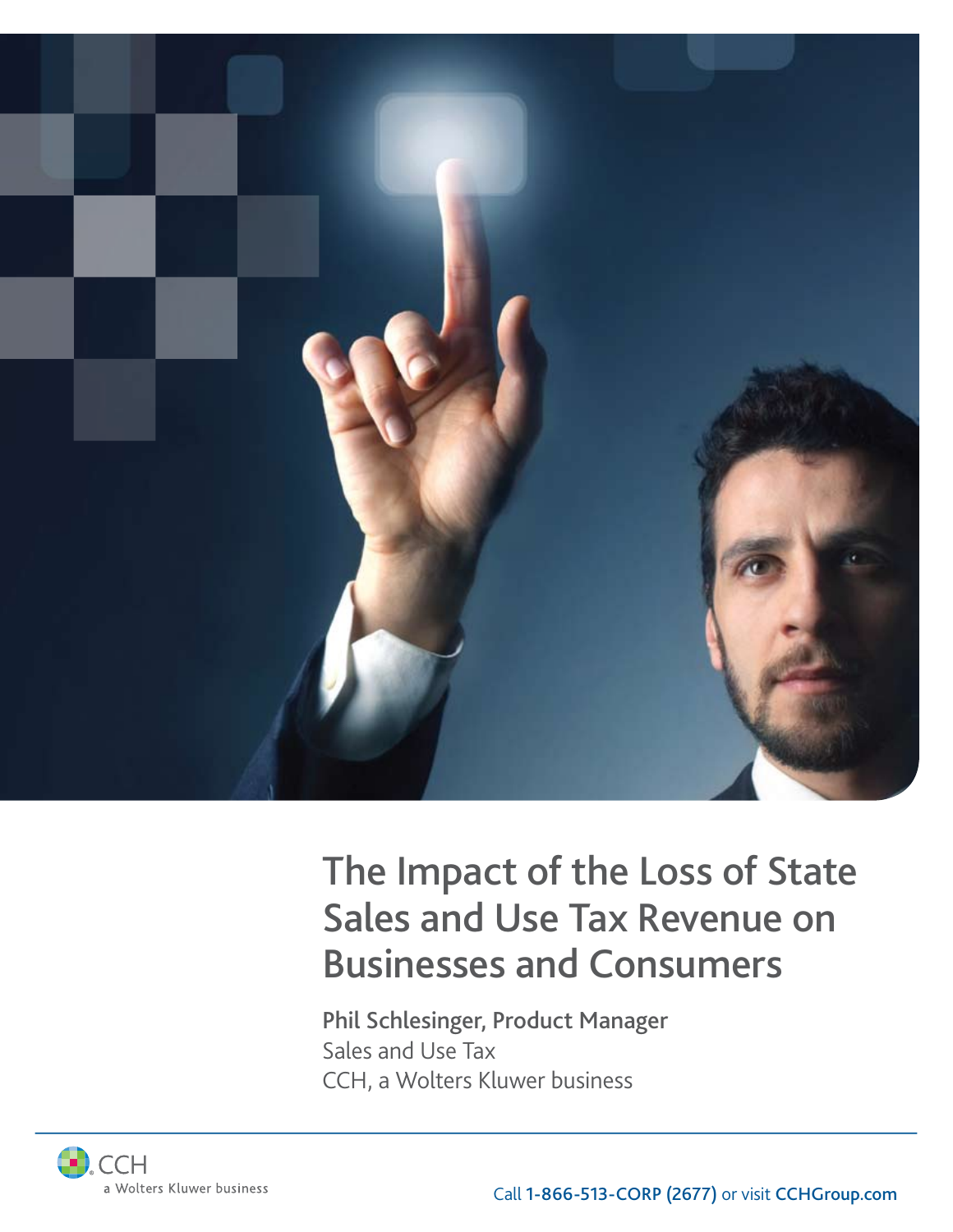## **A Sign of the Times**

Even a casual observer doesn't have to look too far or listen too hard to realize that most states are feeling enormous pain because of the current economic crisis. State tax revenues from all three major tax revenue buckets (personal income tax, corporate income tax and sales and use tax) are down significantly, and many states are now in panic mode trying to deal with these huge losses. Some states are faced with double-digit revenue shortfalls that will make it extremely difficult to balance their budgets and still fund needed projects and provide essential services.

The goal of this whitepaper is to present credible and timely data that helps to articulate, both in quantitative and practical terms, the depth of the situation that most states find themselves in, both presently, and for the foreseeable future. Additionally, we will examine how states will likely deal with their financial woes, and some of the measures that states have already taken to generate additional revenue. Our analysis is limited to revenue shortfalls related to transactional taxes such as sales and use tax.

## **Just How Bad Is It?**

The Nelson A. Rockefeller Institute of Government, as reported in the October 2009 edition of the State Revenue Report, quantifies the decline of sales tax revenue for the second quarter of 2009 to be 9.5%.

Of the forty-five states that have a broad-based sales tax, forty-two of them had declines during the second quarter of 2009, and fourteen of those states had double digit declines. The state of Wisconsin had the greatest decline of 34.4%, followed by Arizona at 27.3%. This decline represents the greatest decline in the 45 years that quarterly data has been available. Additionally, a Nelson A. Rockefeller Institute of Government State Revenue Flash Report dated November 23, 2009, projected the decline of third quarter sales and use tax revenue to be around 8.2%.

In a recent *Wall Street Journal* article entitled "States' Woes Are Poised to Worsen," dated June 3, 2009, the author Amy Merrick identifies a number of key points that support the depth of the financial woes that states are experiencing due to the current economic crisis. Some of the major points in her article include:

- The drop of tax revenue is set to be deeper and last longer as collection becomes more sensitive to business cycles.
- States are facing growing health-care costs and the need to replenish pension programs funded by decimated investments.
- Quoting from Scott Pattison, executive director of the National Association of State Budget Officers, her article includes the following statement: "This is an awful time for states fiscally, but they're even more worried about 2011, 2012, 2013, 2014."
- Altogether, states face aggregate budget shortfalls of at least \$230 billion from fiscal 2009 through fiscal 2011, according to Mr. Pattison.
- State tax collections could take five years or more from when the recession began in December 2007 to recover to prerecession levels, says Donald J. Boyd, senior fellow at the Nelson A. Rockefeller Institute of Government at the State University of New York.

■ In April (2009) Tennessee's sales tax revenue was 9.9% below the previous year, and total tax revenue for the month was nearly \$200 million less than the state's forecast.

### **(http://online.wsj.com/article/SB124398568837379031.html)**

There are numerous reports, articles and publications that communicate the exact same story — states are really hurting! In a very consumer sensitive economy, and one that is being threatened by growing unemployment nationwide, the declining tax revenues are forcing states to make difficult decisions that affect us all. Like any other ongoing concern, in order to keep moving forward states will have to increase income, cut costs or both. In today's economic environment, the solution will most assuredly involve both.

## **What Can States do to Increase Their Sales and Use Tax Revenue?**

Obviously a state has a lot of options at its disposal to generate additional sales and use tax revenue and help ease the burden created by the current economic crisis. However, states will have to make sure that they thoroughly weigh all the pros and cons of their decisions to ensure that they will actually be better off as a result of any action taken.

Some options open to states will likely include the following:

- 1) Increase audit activity and enforcement.
	- a. Perform more (or greater revenue-producing) audits either through improving internal processes or increasing audit staff, or both.
	- b. Modify audit policies and procedures to become more efficient.
	- c. Develop more efficient ways of finding and pursuing non-registered sellers that have a legal obligation to collect.
	- d. Be more assertive and objective in conducting audits, and be less sympathetic towards taxpayer, non-compliance stories and excuses.
- 2) Increase tax collection efforts by beefing up collection staff and or becoming more efficient in the collection process.
- 3) Expand existing nexus statutes, following New York's lead relative to the so-called "Amazon" law.
- 4) Increase tax rates.
- 5) Expand the taxable base and eliminate statutory exemptions.
- 6) Reduce or eliminate Vendor Compensation.
- 7) Invest in more advanced tax collection technology.
- 8) Expand mandatory EDI filing, *e-filing* and website filing requirements to reduce publishing and mailing cost, and to shorten time gaps for fund access.
- 9) Become a member of Streamlined Sales Tax (SST).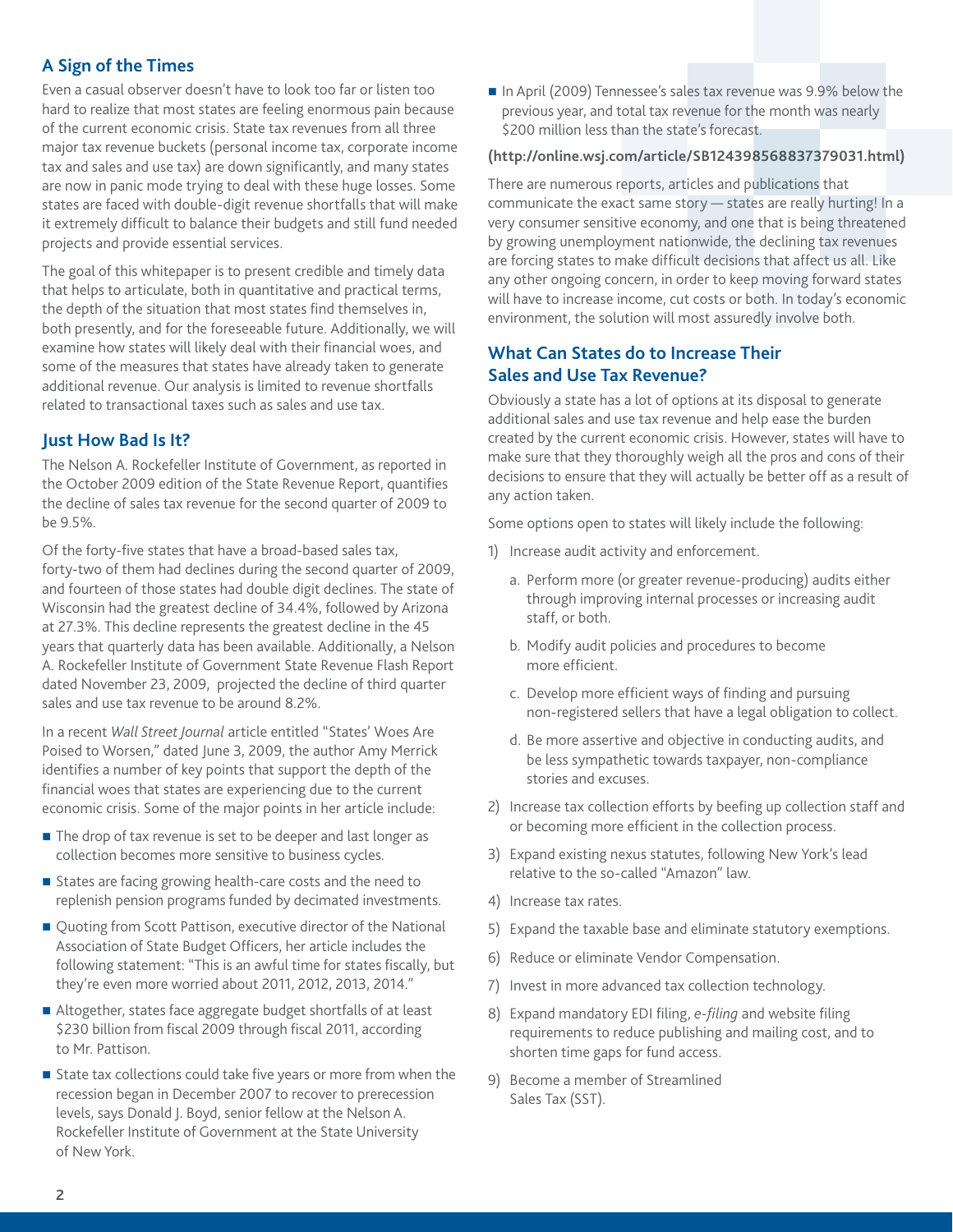The three obvious choices that a state would probably select to increase its revenue would be: 1) raise current tax rates, 2) expand the taxable base to include additional services and digital products, and 3) increase audit and tax collection efforts. Of these three likely candidates, increasing audit and tax collection efforts, or in other words, enforcing existing laws, would be the only one that wouldn't carry any potential negative risk.

Raising tax rates and expanding the taxable base may result in additional reduction of consumer spending and/or an increase in e-commerce purchases from non-tax collecting remote sellers, as well as outcries from the business community. Though increasing the tax burden of existing businesses and consumers would no doubt be positive in favor of the state, it would seem much fairer if the states would just increase the quantity and improve the quality of their sales and use tax audits, thereby better enforcing laws that already exist rather than just taking the easy way out by increasing tax rates. Since an Audit Division and Collections are the primary revenue enforcers (and generators) for the state, it would be advantageous to begin the additional revenue generating process with those that actually enforce the law.

Additionally, in the spirit of enforcing existing laws, there are many businesses out there that have legal obligations to collect sales and use tax in their own state as well as other states, but continue to remain under the radar because states can't seem to catch up with them. Rather than allocating so much time on businesses that are trying to comply with the law, they could allocate additional energy to those folks that are "stinking up the place" by not complying very well or that are hiding from their legal obligations. Also, investing in better tax collection systems would most assuredly make a difference in helping to find those folks that continue to remain one step ahead of the long-arm of the law.

Another item listed above that appears to be drawing a lot of attention right now in the inner-circles of state government is the so-called "Amazon" law that was passed in the state of New York recently. The new law (effective June 1, 2009) essentially creates a "presumption of nexus" for an out-of-state seller when it enters into an agreement

with an affiliate who does have nexus in New York, if the affiliate referrals result in sales of \$10,000 or more in the prior four quarters. Amazon filed a suit challenging the constitutionality of the new law, but was unsuccessful. The New York Supreme Court ruled that the new law did not violate the Clauses of the US Constitution that Amazon claimed — namely the Commerce, Due Process, and the Equal Protection Clauses.

Another possible sales and use tax revenue opportunity for many states would be to introduce Streamlined Sales Tax (SST) conformity legislation that would bring their statutes in conformity with the Streamlined Sales and Use Tax Agreement (SSUTA). As of the end of 2008, it is estimated that the additional sales and use tax revenue generated through voluntary registration in SST was slightly above \$171 million. Although SST appears to be losing some momentum among non-member states because of the current buzz about the so-called "Amazon" law, SST states could benefit greatly from a potential windfall if the Main Street Fairness Act, which will soon be introduced into Congress, becomes law.

The Main Street Fairness Act, similar to prior federal sales tax legislation, is designed to "level the playing field" between e-commerce and traditional "brick and mortar" stores by granting authority for SST states to require tax collection from remote sellers (not otherwise qualifying as exempt under a small business exception) doing business in their state. Currently, remote sellers without "substantial" nexus (associated with the 1992 Quill v. North Dakota Supreme Court decision) are excused from the obligation of collecting transactional taxes. Even though major lobbying efforts have been under way for some time, and states are facing huge revenue shortfalls, the road to passage of Federal sales tax legislation still appears to be an uphill battle.

If and when federal legislation does pass, and/or other states move forward and pass New York type "Amazon" laws, the tax revenue generated from e-commerce will create huge amounts of new revenue for the states. This assumption is well supported by current data. According to a recent study by a team from the University of Tennessee, released in mid-April 2009, the estimated

total annual sales (primarily use) tax revenue lost through e-commerce by 2012 will be between 11.4 billion to 12.65 billion.

**(http://www.streamlinedsalestax. org/Execitive%20Committee/ Previous\_meetings/4\_13\_09/SSTP%20 e-commerce%202009%20REV041309.pdf)**

## **What Are States Doing, to Combat Their Revenue Shortfalls?**

There are plenty of examples out there of actions that states have taken or are in the process of implementing that will generate additional needed revenue. I won't attempt to list all of the things that have been done or that will be done, but I will attempt to present a representative sample of them.

- 1) A handful of states have or will be increasing their tax rates this year or early next year including the following: **California, Maine, Massachusetts, Minnesota, Nevada, North Carolina, and Utah. Arizona** also appears to be working on an increase.
- 2) A number of localities have or will be increasing their tax rates this year including localities in the following states: **Alabama, Arizona, California, Illinois, Oklahoma, Louisiana, Missouri, New York, North Dakota, Ohio, South Carolina, Tennessee, Texas, Utah and Washington**.
- 3) A number of states are expanding their taxable bases this year or early next year to include current non-taxable services or digit products. These states include: **Maine, Mississippi, New York, Washington and Wisconsin**.
- 4) A number of states have also introduced or are seriously considering introducing expanded nexus legislation. These states include: **California, Connecticut, Florida, Illinois, Michigan, North Carolina, Rhode Island, Tennessee and Texas**.

**Note:** The state of Hawaii actually passed a similar law recently, which was vetoed by the Governor.

5) Last year, the state of **Maryland** implemented a new \$90 million tax collection system to make it easier to find businesses and individuals not paying taxes.